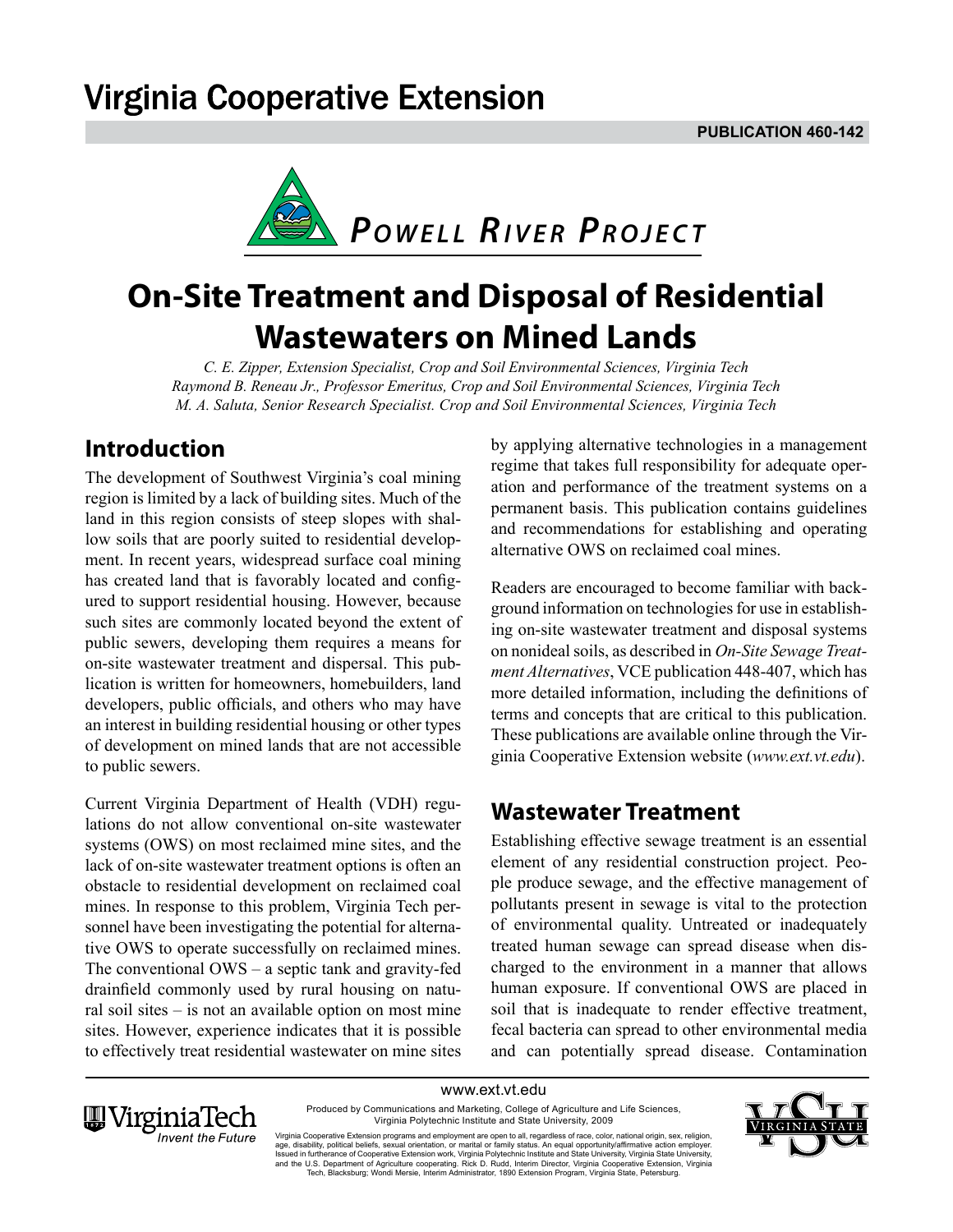of groundwater with sewage wastes can expose others to fecal bacteria if the contaminated groundwater is accessed by drinking-water wells. Contaminated groundwater may also emerge at the surface, contaminating the waters of receiving streams and making them unfit for recreation that involves skin contact, such as swimming and boating. Emergence of contaminated groundwater to the surface can also spread disease even if such water is not subject to direct human contact. Animals, such as rodents, flies, and mosquitoes that contact these surface discharges, can act as vectors and thereby pick up pathogens and spread them to other animals and humans.

# **Government Regulation of On-Site Systems in Virginia**

In Virginia, the VDH is the primary OWS regulatory agency. Anyone intending to construct and operate OWS must apply for and receive appropriate permits from VDH. Readers are encouraged to contact their local health department early in the process of developing OWS on a reclaimed mine.

The vast majority of OWS in Virginia are comprised of conventional septic tanks that remove solids from the sewage wastes and discharge wastewater known as "primary effluent" to a gravity-fed, soil-absorption field that disperses the primary effluent into the soil environment. Such systems must be located in soil with properties suitable to render effective treatment of the primary effluent, thus assuring that disease-causing pathogens and other fecal bacteria do not spread. Conventional OWS also remove nonbacterial contaminants from the primary effluent. When appropriate soil and site conditions are present on a building site, VDH can approve conventional OWS for the site. Developers of such systems must apply for and receive a construction permit prior to starting construction. After construction is complete and approved by VDH, the system developer receives an operating permit. Once that permit is received, the developer may begin system operation.

Under VDH regulations, "fill" is defined as "soil transported and deposited by man as well as soil recently transported and deposited by natural erosion forces." In most cases, a conventional, septic-tank OWS on a reclaimed mine site will not qualify for a VDH construction permit because VDH regulations consider mine spoils to be fill. The regulations state, "Placement of subsurface soil absorption systems in fill materials

is generally prohibited except in three specific situations." Those situations include two specialized systems: the Wisconsin Mound and sand-on-sand systems – both of which utilize soil fill as construction materials – and systems constructed in "[f]ill material consisting of colluvial soil derived from sandstone (noncarbonaceous) in the mountainous area." Colluvial soils are those that form at the base of mountain slopes from soil materials that originated higher on the slope but were transported downward by gravity. Under VDH regulations, sandstone colluvial soils may be considered for conventional OWS on a case-by-case basis. Some conventional OWS have been constructed on mine spoils under the colluvial soil regulations. However, most mine sites will not qualify for conventional OWS.

VDH regulations also allow for construction of systems that are not eligible for a general permit. VDH procedures for issuing experimental permits are described in part II, article 2 of the regulations. The intent of the experimental permitting is "to encourage the development of any new methods, processes, and equipment which appear to have application for the treatment and disposal of sewage." At the time this publication was written, applications for OWS on reclaimed mines are being handled by VDH as experimental permits; however, as VDH gains experience with mined-land OWS, this policy may change.

Under VDH regulations, OWS approved with experimental permits must be designed and installed under the supervision of qualified personnel – such as a registered engineer or other environmental professional – and the system's operation must be monitored by that personnel for a period of 18 to 36 months. Monitoring personnel must submit regular reports on system operations to VDH. Once the experimental system has demonstrated "satisfactory performance and operational competence," the experimental permit may be converted to a general permit. In order to receive an experimental permit, the applicant must propose an alternative mechanism for wastewater treatment and disposal so as to assure that access to adequate wastewater treatment is available if the experimental system failed to perform adequately. Such treatment alternatives might include installation of piping to convey the sewage to a distant but accessible public sewer, installation of an approved aerobic treatment unit that can discharge to a surface-water stream, or some other mechanism approved by VDH.

If the OWS is designed, installed, and managed as needed to achieve satisfactory performance over the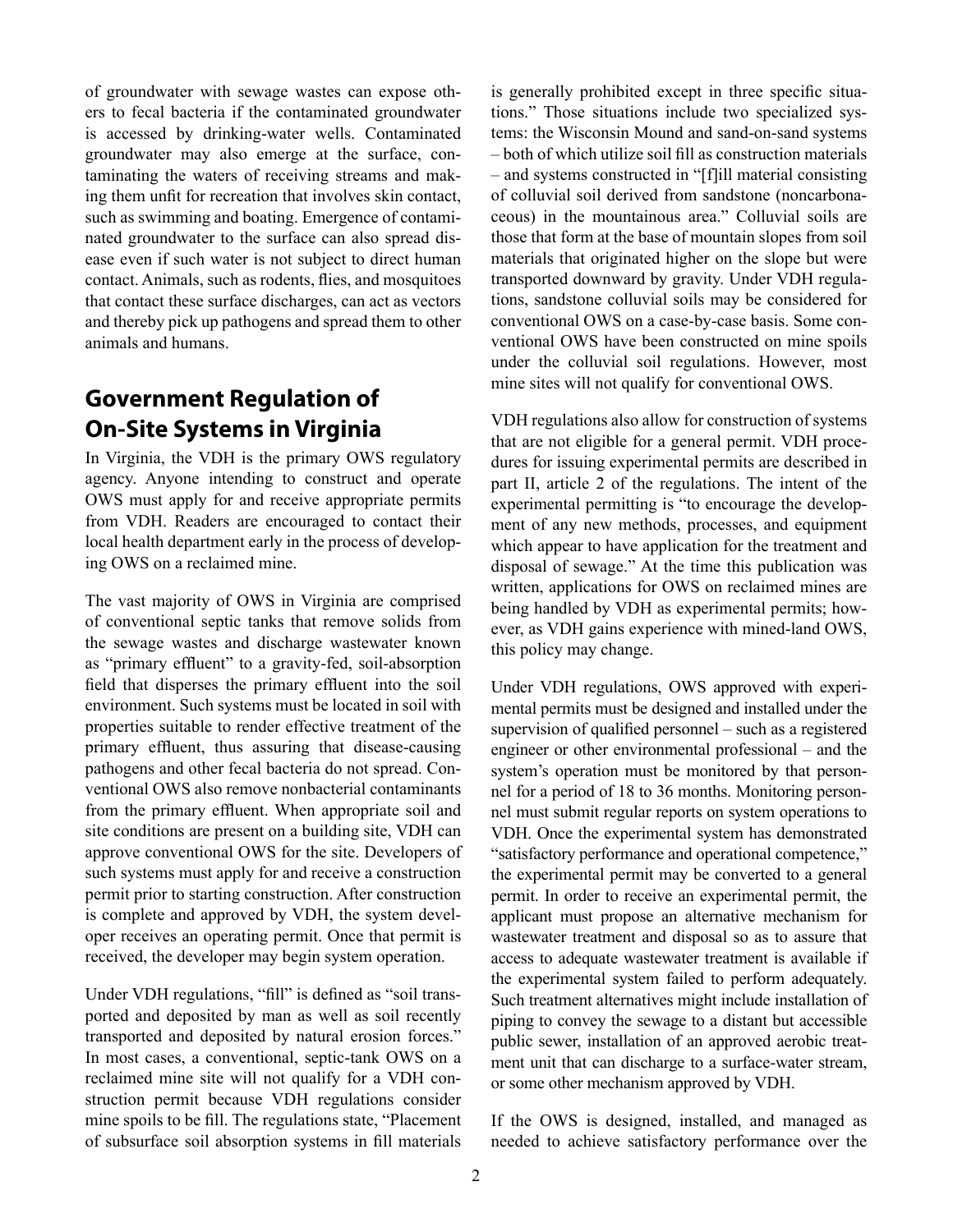monitoring period, the experimental permit is changed to a general permit and the system owner will not be required to utilize the treatment alternative. If the experimental system fails to perform as expected and endangers public health, VDH may require that the treatment alternative be utilized. Experience shows that appropriately installed and managed OWS, designed using the principles described in this publication, have operated effectively on reclaimed mine sites.

As time passes, if additional OWS with experimental permits are installed on reclaimed mines and found by the VDH to operate effectively, the agency will consider altering its permitting policies to enable construction of these systems as nonexperimental (general) permits.

### **Research Review**

Virginia Tech personnel have been investigating mine soils' capacity to renovate sewage wastewaters since the late 1980s.

Early activities were laboratory studies (Peterson 1989; Peterson, Reneau, and Hagedorn 1994, 1998). These investigators applied septic-tank effluent and effluent from a sand-filter treatment system ("secondary effluent") to leaching columns containing both natural soils and mine spoils. In this research, the characteristics of liquids emerging from the leaching columns were compared to the original effluent in order to determine the soil treatment's effectiveness. The passage of the effluents through both the natural soil and the mine soil reduced fecal bacterial counts due to the activity of nonpathogenic bacterial populations living within the soil columns. However, both soils' ability to render effective treatment was dependent upon effluent characteristics and effluent application rates. The soil column bacteria were able to renovate the secondary effluent more effectively than the primary effluent; this result was expected because the secondary effluent contains fewer bacteria than the primary effluent, and it contains reduced amounts of other contaminants – such as organic materials – that have the potential to interfere with effective bacterial treatment. The research also found that effluent application rates affect the ability of the soil bacteria to render effective treatment, as treatment was most effective at the lower application rates. This result was also expected, as atmospheric oxygen is essential to the soil bacteria's capability to render effective wastewater treatment. At higher application rates, access by soil bacteria to atmospheric oxygen is hindered.

Based on these results, Reneau and others (1998; also see Harrison, Reneau, and Hagedorn 1999) installed and operated several experimental-scale OWS on a reclaimed mine at the Powell River Project Research and Education Center in Wise County, Va. These included a low-pressure distribution system that dispersed primary effluent at controlled application rates on a mine-spoil fill. However, the fill material utilized was comprised of topsoils and subsoils removed by the mining operation and placed at the experimental site for the specific purpose of accommodating the effluent dispersal. This low-pressure distribution system was operated to apply effluent at a rate of 0.24 to 0.48 gallons per square foot per day (0.4 to 0.8 liters per square meter per hour) over a seven-year period. The researchers found that about 2.5 feet (0.76 meters) of mine-soil fill was effective in reducing fecal coliform bacteria to background levels.

These investigators also operated a constructed, experimental-scale wetland at this location. Primary effluent was applied to the wetland system; this was effective in reducing contaminants but not to levels where the wetland outflow was suitable for human contact or environmental discharge. The secondary effluent from the wetland system was disinfected using chlorination and applied to vegetated mine spoils via slow-rate spray irrigation. The spray irrigation system adequately reduced the biological and chemical contaminants in the wastewater after passage of about 2 feet (0.6 meters) of mine soil to levels less than environmental backgrounds.

These experimental applications were followed by an operational-scale installation on a mine site in Wise County that began operation in late 2002 (Zipper, Reneau, and Saluta 2005). Sewage wastewaters received primary treatment by passing through a conventional septic tank. The primary effluent was treated with a media filter, secondary-treatment system, and the media-filter effluent was applied to the reclaimed mine soil using a gravel-lined trench. However, in contrast to conventional OWS installations, the secondary effluent was dispersed to the drainfield on a controlled dosing schedule. This was achieved by installing a holding tank to receive the secondary effluent and applying effluent from the holding tank to the drainfield in controlled doses. A pump in the holding tank applied roughly one-seventh of the total daily volume to the drainfield at 3.5-hour intervals. This system operated successfully over a two-year monitoring period and was converted from an experimental to a general permit that did not require continued monitoring. The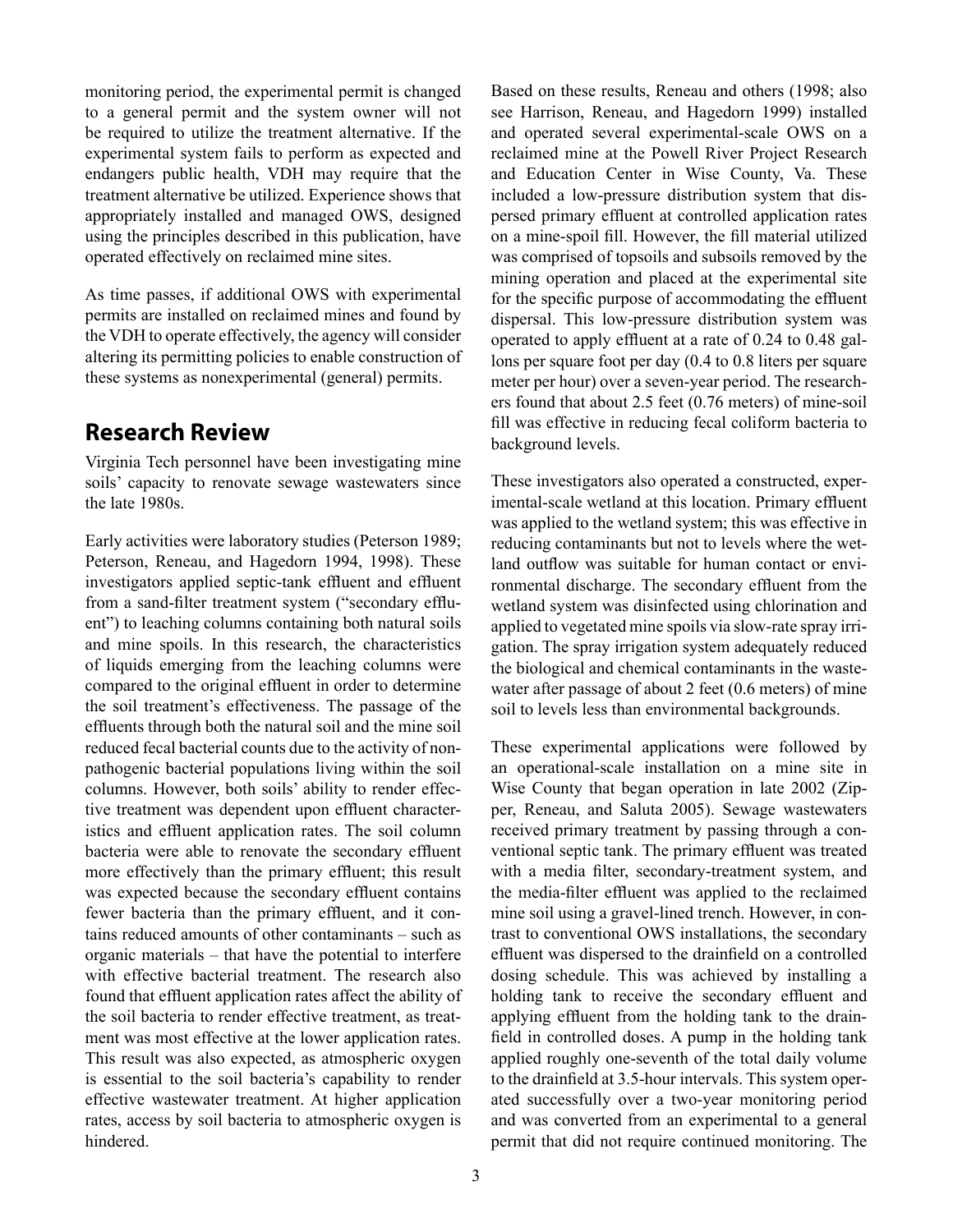mine soils did render effective treatment, as the presence of fecal bacteria was not detected in groundwater samples withdrawn from locations within 18 inches of the drainfield ditches.

The system's greatest limitation was hydraulic, i.e., in some portions of the drainfield, wastewater percolation rates were very slow due to soil compaction by mining equipment that had occurred prior to the drainfield installation. This problem was addressed by adjusting the distribution box to apply larger effluent volumes to those ditches where percolation was not limited. The average hydraulic loading was about 0.4 gallons per day per square foot (15 liters per day per square meter) of trench bottom over the entire drainfield. Considering that the majority of effluent was being directed to two of the four ditches, it appears that these ditches were receiving on the order of 0.7 gallons per day per square foot of trench bottom.

## **Recommended System on Existing Mine Soils**

On-site wastewater systems for existing reclaimed mines should be designed in a manner similar to the Wise County systems described by Zipper, Reneau, and Saluta (2005) and represented by figure 1.

In figure 1, the sewage source (1) is a home or other facility that produces human sewage and associated wastewaters. These materials should be conveyed to a septic tank (2) using gravity flow. The septic tank should be outfitted with an effluent filter. Filtered effluent from the tank is conveyed to a secondary treatment device (3), such as a media filter that is capable of reducing the bacterial and organic constituents to levels well below those of the primary effluent. Secondary treatment effluent is conveyed to a holding tank (4) that doubles as a pump chamber. Depending on the effectiveness of the secondary treatment device and whether or not effluent nitrogen reductions are necessary, recirculation of the effluent (5) may or may not be required. Effluent from the holding tank is pumped to a soil dispersal system (6) that may or may not include a separate holding tank and pump, depending on system design.

The most effective soil dispersal system for reclaimed mines would be one that distributes wastewater in controlled dosages, such as a low-pressure distribution, drip irrigation, or spray irrigation with disinfection. VDH will consider conventional gravity-fed, gravellined trenches for use on mine sites on a case-by-case basis. Experience indicates that systems using conventional trenches should have the capability to apply effluent in controlled dosages and to manually adjust



Figure 1. Recommended system design for on-site wastewater disposal systems for installation on existing mines (conceptual, not to scale).

#### **Legend:**

- 1. Sewage source
- 2. Septic tank
- 3. Secondary treatment device
- 4. Holding tank with pump
- 5. Recirculation loop (optional)
- 6. Soil dispersal system (a conventional drainfield is represented, but an alternative system, such as drip irrigation or lowpressure distribution, may be required)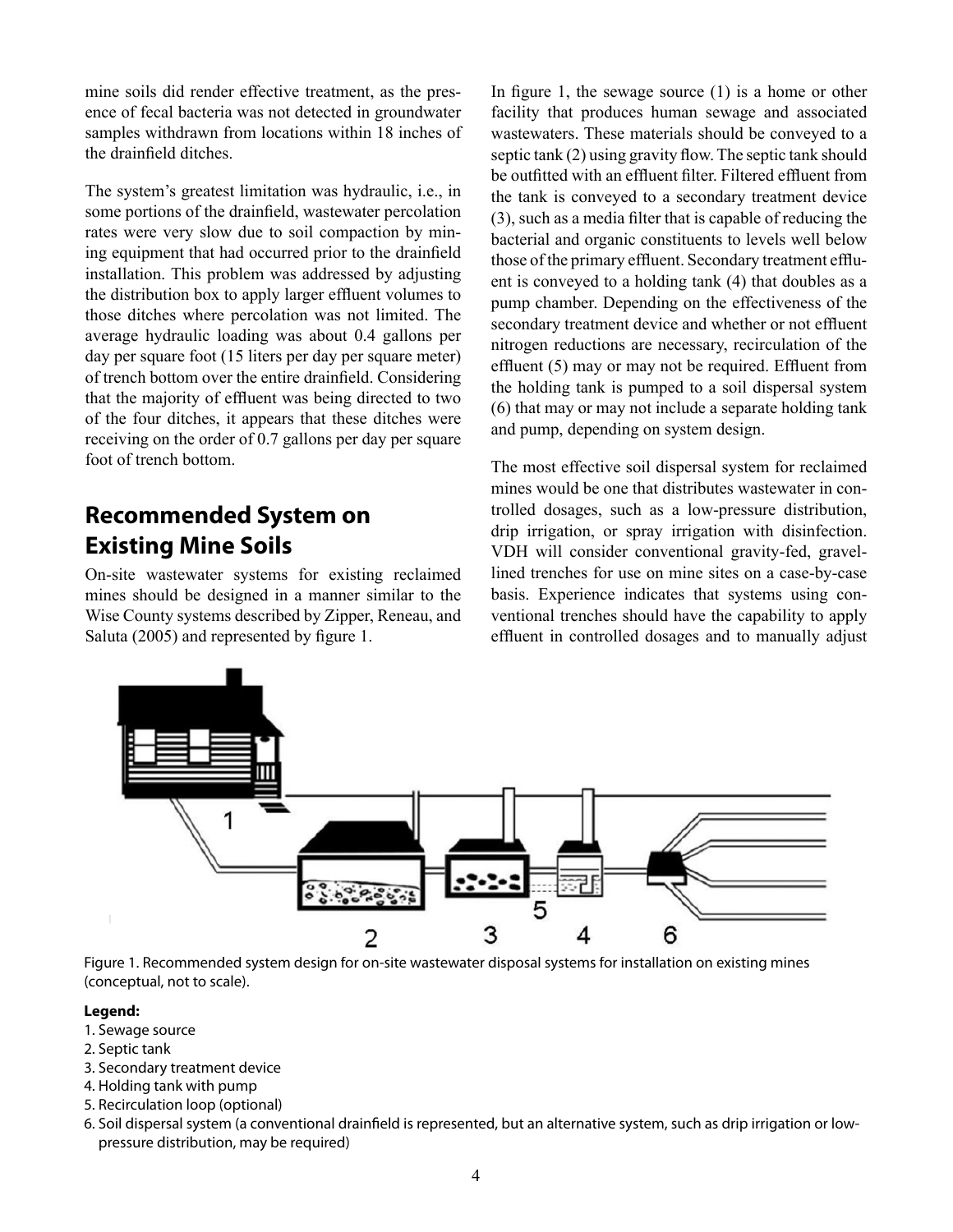effluent amounts being directed to each of the soil dispersal lines.

#### **System Placement and Operation**

On mine sites that are not constructed to accommodate OWS, primary consideration must be given to the spatial variability of soil properties. Because the major factor influencing variability is mining equipment operations, that variability is not predictable based on factors such as landscape position that typically are used to evaluate the spatial variability of natural soil properties. Subsurface mine soils can be highly variable within short distances, even when no expression of that variability is detectable at the surface. Mine soils can range from quite porous to heavily compacted, with limited capacity to absorb and move treated wastewater. Although not common, some mine soils contain subsurface voids (Haering, Daniels, and Galbraith 2004). Because contact of treated wastewater with soil surfaces is essential to further renovation, the presence of subsurface voids can be expected to severely limit the soil's wastewater renovation effectiveness. Because of mine-soil variability and the hazards of human exposure to untreated primary effluent, OWS for reclaimed areas should be designed to apply secondary effluent at controlled dosing rates. The following are principles to be applied to the design and construction of OWS on reclaimed mine sites.

#### **Layout and Design**

Apply basic principles of drainfield layout and design for natural soil areas, i.e., avoid placement where surface water is present, where subsurface conditions indicate a high water table (e.g., gray or mottled conditions indicating that reducing conditions are present), or where soils have been compacted by high traffic or equipment operation. Lay out effluent dispersal lines parallel to site contours so as to limit the potential for effluent to emerge from the surface. Lines placed on the contour are also necessary to encourage movement of effluent through the soil system so as to avoid "short circuiting" the soil purification process.

On existing mine sites, expect greater lateral variability of soil conditions over the area occupied by the drainfield than would be typical in a similarly sized area of natural soil. Dig some exploratory pits prior to construction as would be done on natural soil. If compacted soil areas are identified, lay out the effluent dispersal field so as to avoid these areas. Similarly, avoid excessively rocky spoil materials that contain insufficient soilsized fragments to fill the spaces between larger rock fragments.

#### **Installation**

A person who is knowledgeable about the system design should be on-site with the contractor at all times during drainfield installation to ensure that installation conforms with layout and to assist in dealing with any unanticipated conditions found during excavation.

Use a distribution box that will allow the user to adjust the relative volumes being directed to each dispersal line. If conventional gravel trenches are used, consider installing a PVC standpipe with a removable top in each drainfield ditch to allow monitoring of water levels. If the drainfield operates as expected, these pipes can be cut and capped below ground level to eliminate their aesthetic impact (the standpipes should not be pulled from the gravel trenches).

Grade the site after construction using light equipment to avoid causing soil compaction, create a surface configuration that will aid rainwater runoff, and discourage infiltration. Plant turfgrass or similar vegetation that will transpire moisture and can be maintained in a manner that will not interfere with the drainfield.

#### **Operation**

Use a highly treated effluent because some mine soils can be quite porous. Time pump cycles so that the average daily effluent production is applied over a 24-hour application cycle. Start out by dispersing effluent evenly over the drainfield area. If standing water levels are observed consistently in any part of the effluent dispersal field, redistribute the effluent so that larger volumes are applied in those areas where effluent infiltrates rapidly. Make sure the contractor inspects the system operation periodically as a routine maintenance activity and is prepared to adjust dosing rates and/or effluent distribution if necessary to maintain satisfactory operations.

The best dispersal methods for highly treated effluent on mine-fill sites are technologies such as lowpressure distribution or subsurface drip irrigation that allow effluent to be dispersed more uniformly over the soil area utilized for treatment and disposal. This will result in more unsaturated soil conditions and thus, a reduced potential for contaminants reaching groundwater and surface water. Because these systems are placed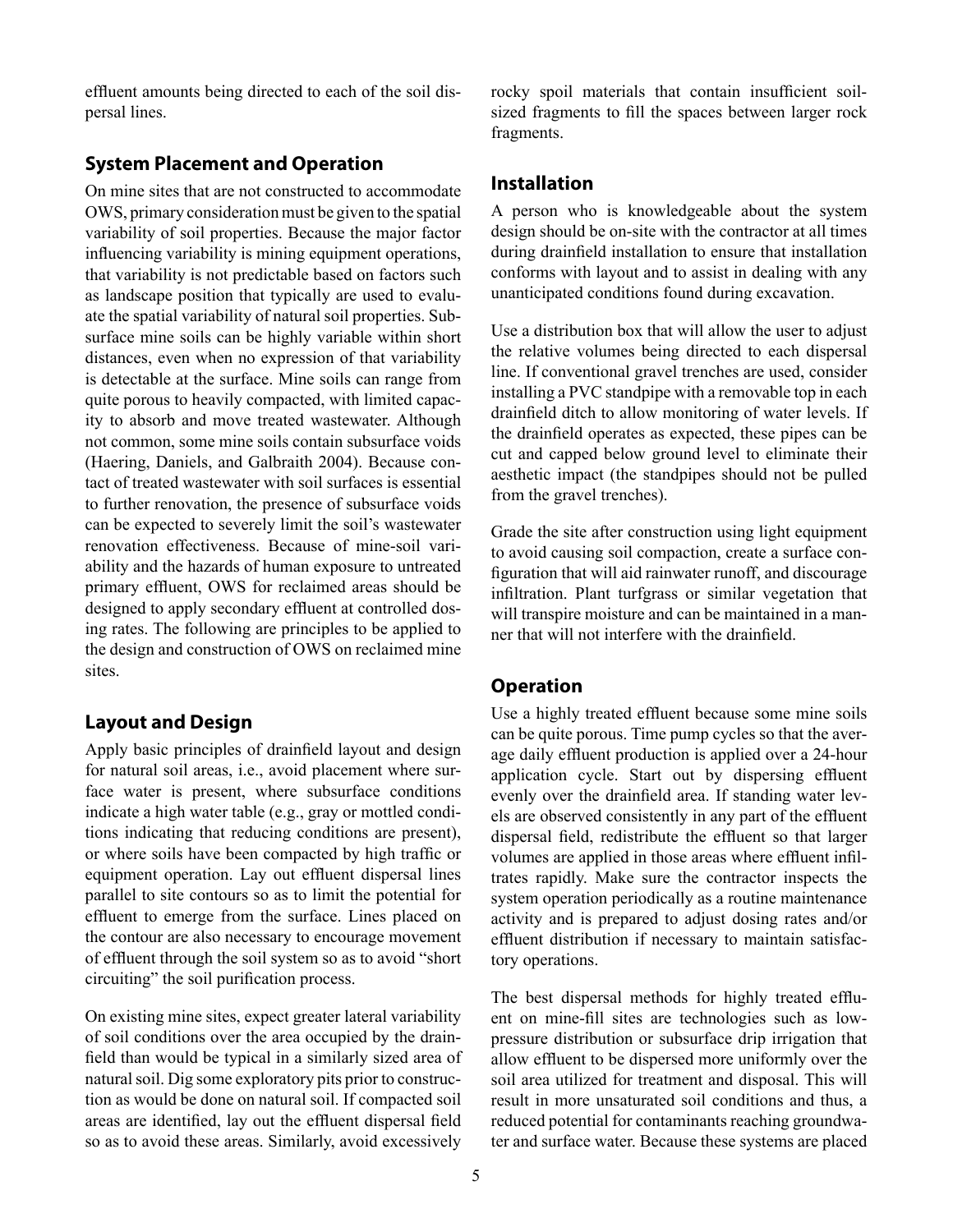underground at shallow depths and are vulnerable to damage, such systems should be placed only in locations where surface activities can be limited.

#### **Maintenance**

Installed secondary treatment systems will require maintenance on a regular basis. System developers are encouraged to obtain the services of a qualified contractor to perform regular maintenance services as required by VDH.

## **Constructing Mine Sites for Housing**

Where a mine site is being constructed for the purpose of supporting housing that will be served by OWS, surface soils from the mining site should be collected and concentrated to construct an effluent dispersal area. These soils should be placed with enough depth to extend at least 3 to 4 feet below the point of effluent release. If foot traffic is expected over the soil dispersal system, it should be placed beneath 12 inches or more of overlying soil (vehicle traffic should not be allowed over the soil dispersal system). If surface soils are not available, overburden materials that contain sufficient soil-sized particles to fill the voids between larger rock fragments and/or break down readily should be used for this purpose.

It is essential that soil compaction be avoided within the area intended for effluent dispersal. Soils should be placed in the effluent dispersal area in piles and graded with a backhoe or a small dozer while in a dry condition. Once the soils have been graded, all mining equipment should be excluded from the area.

If natural soils with suitable properties and in sufficient quantities for effective wastewater renovation are used to construct the effluent dispersal site, the OWS should be designed to apply primary effluent using a controlled dosage system, such as low-pressure distribution or drip irrigation. It is essential that soils used for such installations be free of large rocks, woody debris, and subsurface voids and be sufficiently permeable to allow wastewater treatment. Because such a system would not include a secondary treatment, it will be less costly to construct and operate than the system recommended above for existing mine sites.

Note that stability and structural issues associated with use of mine spoils for residential and other types of construction are discussed in *Foundations for Housing on Reclaimed Mined Lands*, VCE publication 460-115, and *Stabilizing Reclaimed Mines to Support Buildings and Development*, VCE publication 460-130. As emphasized by these publications, movement of excess water into mine-spoil fills that are used to support structures can have the effect of accelerating spoil settlement. Generally, such a condition would not be helpful to any buildings that have been built on the mine-spoil fills. Effluent dispersal systems should be located away from any buildings that are supported by the mine-spoil fills so as to avoid movement of treated effluent waters into the supporting fill materials.

### **Summary and Conclusions**

Experience indicates that most mine soils that lack subsurface voids, are not excessively compacted, and contain at least 50 percent soil-sized particles by volume are capable of renovating secondary-treatment effluent and septic-tank effluent effectively. Because of minesoil variability and the hazards of human exposure to untreated primary effluent, on-site OWS for existing reclaimed areas should be designed to apply secondary effluent at controlled dosing rates. Such installations will require the homeowner to bear higher installation costs than required by conventional OWS (septic tank and gravity-fed drainfield) and more frequent maintenance. However, these technologies provide a means for developing mined-land sites that are not accessible to public sewers, and the increased costs for OWS will be modest relative to the total cost of residential construction. When mining operations are constructing reclaimed land for use as housing sites that will require OWS, surface soils should be collected and concentrated in the area intended for effluent dispersal at a 4 to 5-foot (or more) depth.

VDH personnel should be contacted early in the process of developing OWS on a reclaimed mine. In order for the system to operate, it must receive a permit from VDH. At the present time, VDH anticipates that such systems will be considered for approval as experimental permits. If future experience continues to demonstrate that OWS can operate routinely and effectively on reclaimed mines, VDH will consider an alternative mechanism for permitting such systems.

Experience illustrates a basic principle of technology application: Even the best technology must be operated and managed properly in order to achieve the desired results. Problems encountered with experimental